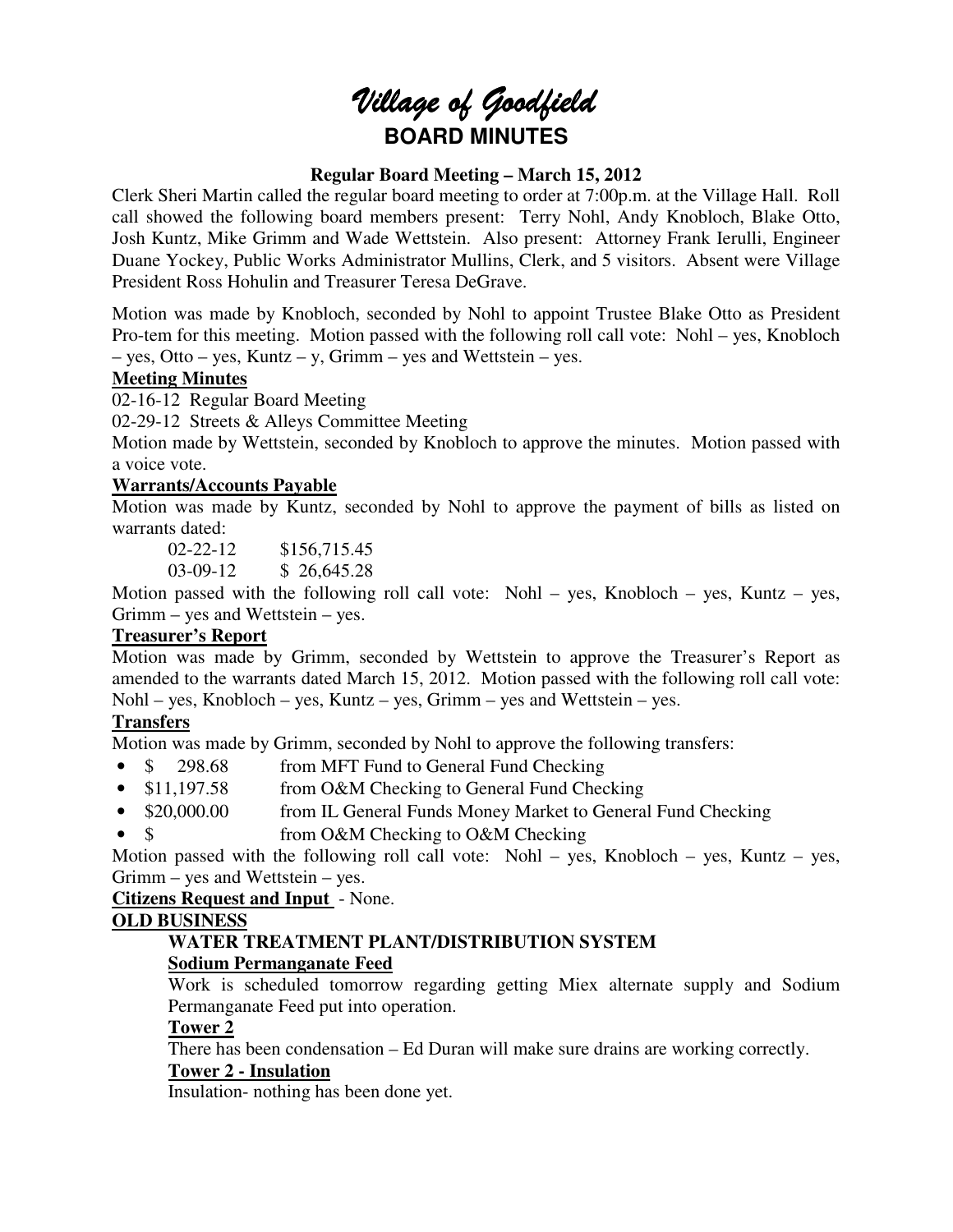#### **Tower 1**

Engineer Yockey has mentioned before that the riser pipe needs to be painted. We may want to get bids on this project prior to April Regular Board Meeting. There is also a small hole above it on the access pipe and that should be repaired at that time and additional bracing if necessary.

# **Stand-by Generator**

Nothing discussed.

# **SEWER TREATMENT PLANT/DISTRIBUTION SYSTEM Sewer Treatment Plant/Distribution System**

CNH has asked how much sewer capacity the Village has. Basically the Village is over design flow now. Anne Culp, CNH, told the Board they are pursuing a zero discharge to the Village sewer. Engineer Yockey received a call from Bob Parsons regarding a new facility he will be putting in this year. That building should use less than 1500/day. The facilities plan is at EPA is will be reviewed soon.

### **Rock Filter Installation**

Rock Filter Installation is basically done. Waiting for final grading and clean up.

### **STP Expansions**

Nothing discussed. Waiting for permit approval from EPA on expansion plans.

# **Trunk Sewer Improvements**

Engineer Yockey said he will need a Railroad right of entry permit to survey sewer trunk line. If they can get in by May the estimated cost is \$30,000.00. If the Board approves it soon it can be done now otherwise it will have to wait until winter. A committee meeting will be set to walk the sewer trunk line and Public Works Administrator Mullins will check on drawings and if possible get an estimate. Some work may be able to be done by Village.

#### **Payment of outstanding invoices upon request of Village Engineer**

No invoices.

#### **CNH Sewer Easements**

Have not heard anything from CNH.

# **IL Capital Plan Grant**

All paperwork has been completed and mailed to Representative Keith Sommers. Waiting for approval.

# **Executive Session – 2(c-11) under the Open Meetings Act to discuss pending litigation**

There was no Executive Session.

#### **Website Host Change**

Trustee Mike Grimm stated we have switched to Route 24 Computers and they are working on a new header.

#### **Credit Card Payment Discussion**

Direct debit will be accepted for water bill payment, not credit cards.

#### **Board of Appeals**

Nothing discussed.

#### **CNH Waste Water**

This topic was discussed under Sewer Treatment Plant.

# **Norfolk & Southern Railroad**

#### Railroad Track Repair

Still waiting on railroad and IDOT. They are willing to do the repairs but need to find out about the IDOT detour.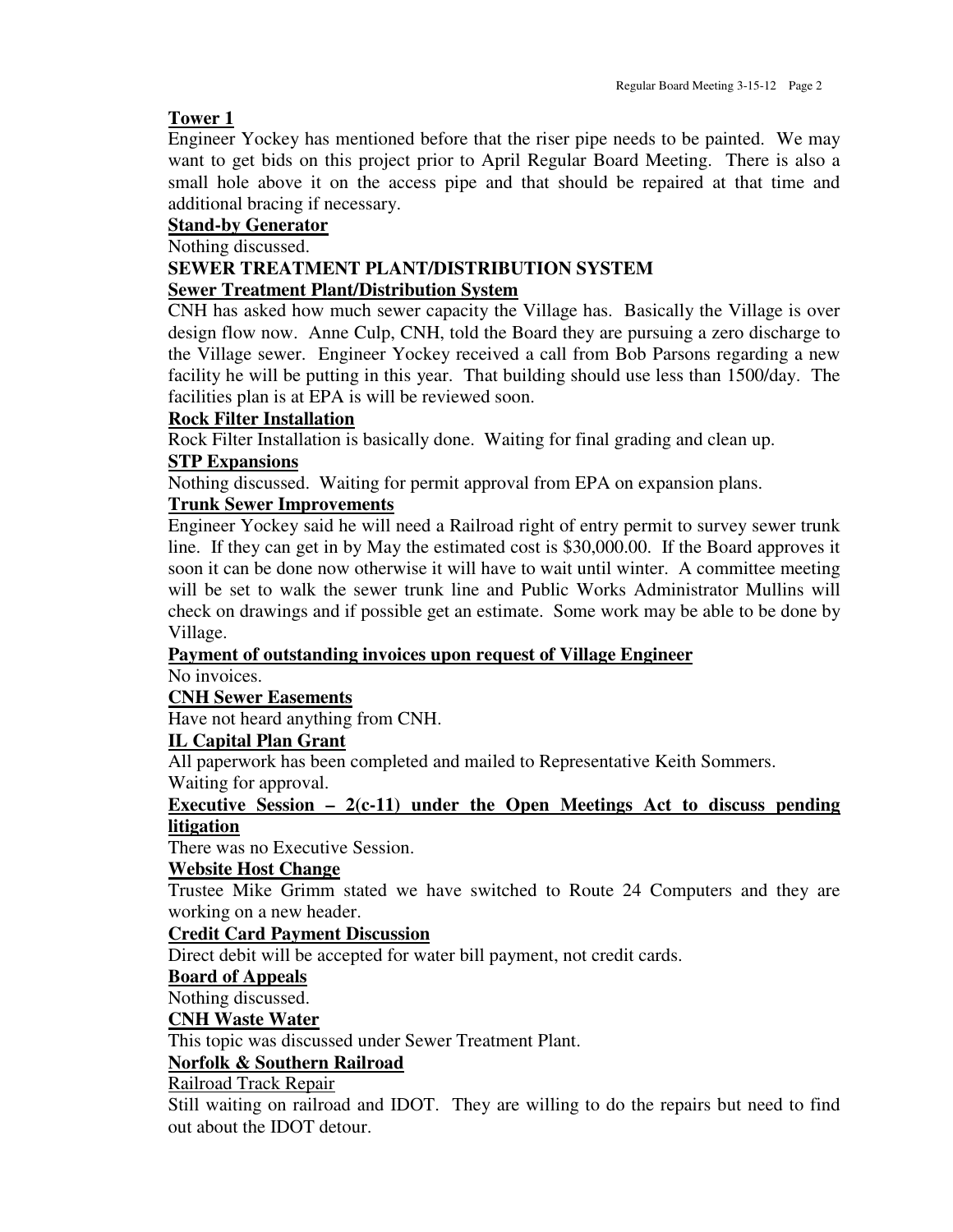#### Lease Agreements

This topic is tabled. Public Works Administrator Mullins is going to call and discuss the lease agreements with Norfolk & Southern.

# **Goodfield Disposal**

Attorney Ierulli worked with Chuck Schrock, Goodfield Disposal, to draw up a 3 year agreement for Garbage Disposal. There is a price increase from \$9.00/month to \$10.00/month and the length of agreement is from May 1, 2012 to May 1, 2015. Motion was made by Kuntz, seconded by Grimm to approve the Agreement as prepared. Motion passed with the following roll call vote: Nohl – yes, Knobloch – yes, Kuntz – yes, Grimm – yes and Wettstein – yes.

Goodfield Disposal has provided Attorney Ierulli with a Certificate of Liability Insurance that complies with the terms of agreement. Motion was made by Wettstein, seconded by to receive and file the Certificate of Insurance. Motion passed with the following roll call vote: Nohl – yes, Knobloch – yes, Kuntz – yes, Grimm – yes and Wettstein – yes.

# **Vermeer/Road Work**

Vermeer brought Engineer Yockey topo on road grading. Engineer Yockey will bring proposal next month.

#### **NEW BUSINESS**

### **Street Drive Through for Repair Work**

This will be set up as a committee meeting.

# **Replace Electrical Equipment at STP Lift Station**

Cost estimate from Zeller Electric is \$2,000 for Steel and \$5,000 for Stainless.

Motion was made by Grimm, seconded by Wettstein to approve Zeller Electric bid of \$5,000.00 for Stainless Steel to replace electrical equipment at STP Lift Station. Motion passed with the following roll call vote: Nohl – yes, Knobloch – yes, Kuntz – yes, Grimm – yes and Wettstein – yes.

#### **CNH Building Permit Waivers**

Representatives from CNH gave a brief overview with drawing of the building they would like to put up at CNH. They are asking for a waiver concerning the building having 33% masonry and the landscaping. Motion was made by Knobloch, seconded by Grimm to grant the waiver on 33% masonry and landscaping. Motion passed with the following roll call vote: Nohl – yes, Knobloch – yes, Kuntz – yes, Grimm – yes and Wettstein – yes.

# **Animal Control Ordinance**

Motion was made by Nohl, seconded by Knobloch to approve the Woodford County Animal Control Ordinance as presented. Motion passed with the following roll call vote: Nohl – yes, Knobloch – yes, Kuntz – yes, Grimm – yes and Wettstein – yes.

#### **Jaye Rinkenberger Water Service**

Jaye Rinkenberger contacted President Hohulin regarding a letter he has dated 6-8-1990 stating the Village will install a service line with a shut off at the property line in the north east corner of his property for water service.

At the time the letter was written the village allowed Jaye to continue to use his well but billed him for water and sewer services.

# **Approval of Tri-County Irrigation bid for Jaye Rinkenberger Water Service**

Motion was made by Wettstein, seconded by Grimm to approve the Tri-County Irrigation proposal of \$5,780.00 to install water service to Jaye Rinkenberger. Motion passed with the following roll call vote: Nohl – yes, Knobloch – yes, Kuntz – yes, Grimm – yes and Wettstein – yes.